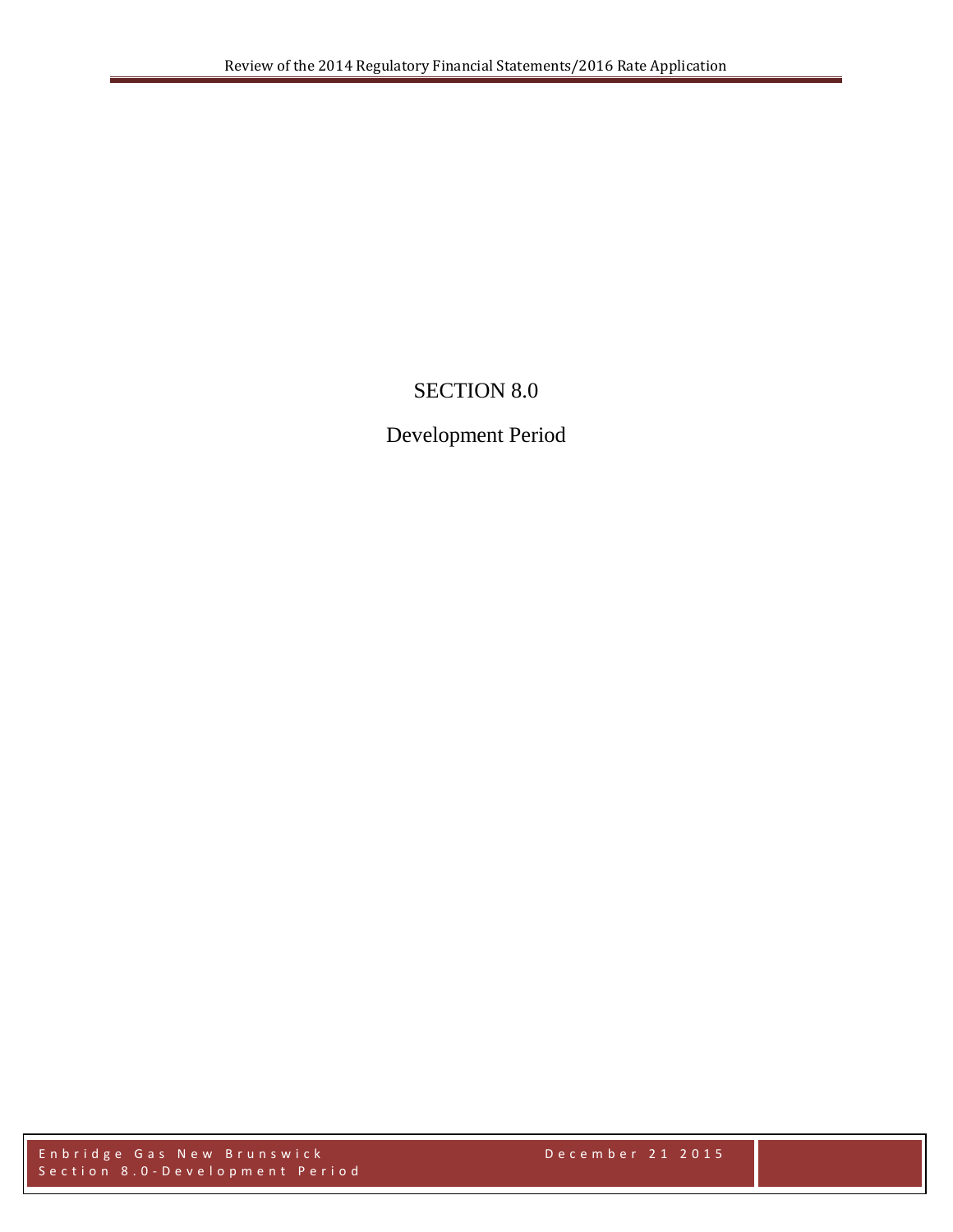| 1              | <b>8.0 Development Period</b>                                                                      |  |  |  |
|----------------|----------------------------------------------------------------------------------------------------|--|--|--|
| $\overline{2}$ | In its December 23, 2014 Decision, the Board ordered that EGNB file an application to              |  |  |  |
| 3              | determine whether or not the development period is over.                                           |  |  |  |
| 4              | During the 2009 Development Period hearing, a number of tests and measures were examined to        |  |  |  |
| 5              | assess what should determine when the Development Period concludes. Some of these included         |  |  |  |
| 6              | the evaluation of market share, infrastructure development, product awareness, market ability to   |  |  |  |
| 7              | provide services and loss of throughput.                                                           |  |  |  |
| 8              | After thorough review and evaluation, some of the key findings of the Board's December 2009        |  |  |  |
| 9              | Decision included:                                                                                 |  |  |  |
| 10             | The Development Period is a concept that applies to EGNBLP and not to a particular                 |  |  |  |
| 11             | customer or customer class. Therefore the Development Period cannot end for one                    |  |  |  |
| 12             | customer class; when it is over for EGNB it is over for all customer classes at the same           |  |  |  |
| 13             | time.                                                                                              |  |  |  |
| 14             | The essential element that defines the Development Period is an inability to have a<br>$\bullet$   |  |  |  |
| 15             | reasonable opportunity to recover the utility's full costs on a sustainable basis.                 |  |  |  |
| 16             | The appropriate criteria to be considered in determining if EGNB's Development Period<br>$\bullet$ |  |  |  |
| 17             | is over are:                                                                                       |  |  |  |
| 18             | Are the full costs equal to or below the currently available revenues?<br>O                        |  |  |  |
| 19             | Are such revenues sustainable?<br>$\circ$                                                          |  |  |  |
| 20             | In the May 16, 2011 Decision, the Board clarified parts of the 2009 Decision:                      |  |  |  |
| 21             | To be clear, the first test is retrospective. The test considers the year in review and            |  |  |  |
| 22             | determines if the revenues exceed the full costs. For the purposes of this hearing, the year       |  |  |  |
| 23             | to be assessed is 2009. In filing its evidence EGNB proceeded on the basis that the first          |  |  |  |
| 24             | test would be performed prospectively on the 2011 year's forecasted budget. This was               |  |  |  |
| 25             | incorrect but does not affect the Board's ability to apply the test since all the necessary        |  |  |  |
| 26             | information from 2009 was available.                                                               |  |  |  |
| 27             | It is clear that for 2009 expenses exceeded revenue and therefore the first test is not met.       |  |  |  |
| 28             | There are however some further issues requiring clarification, particularly involving the          |  |  |  |
| 29             | appropriate expenses to consider in performing the test.                                           |  |  |  |
|                |                                                                                                    |  |  |  |

Later in the 2011 decision, a clarification regarding the second test was made: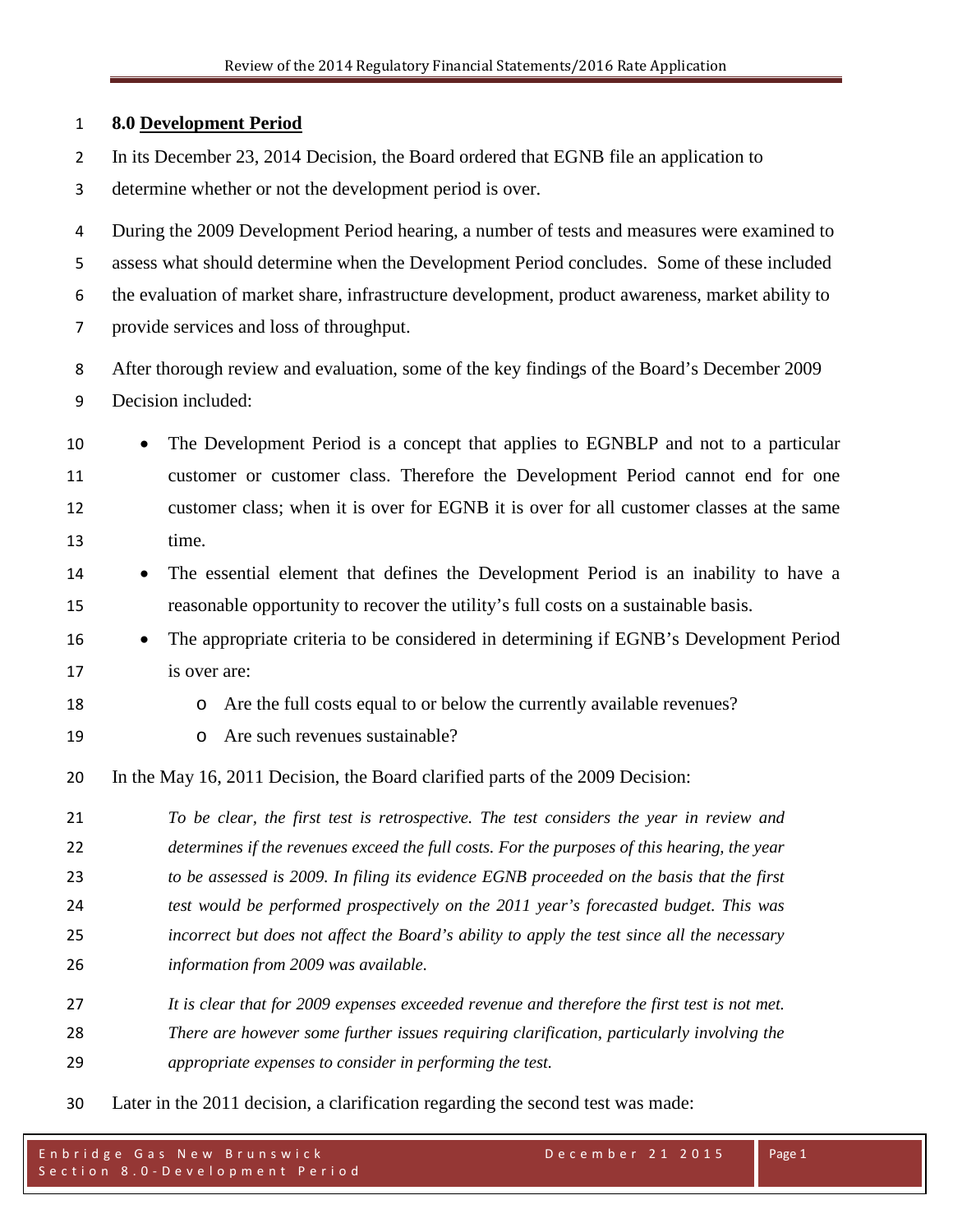- *The second test is prospective and is to include a forecast of expenses and revenues for*
- *the next two years. The second test is to be calculated when the first test is passed. The*
- *result is that by the time the first test is passed EGNB will have had one profitable year at*
- *the time the second test is calculated.*

These clarifications clearly indicate that the first test done from a retrospective point of view,

must pass prior to the second test being considered.

- Since the Development Period Decision, the first test has never been passed. In each year, the
- full costs were higher than the available revenues.
- Once again in 2014, evidenced below, EGNB did not pass the first test as approved by the Board.

| 1 | Development Period Test (in thousands of dollars) |    |        |  |
|---|---------------------------------------------------|----|--------|--|
| 2 |                                                   |    | 2014   |  |
| 3 | <b>Revenue Requirement</b>                        | Ś  | 47,599 |  |
| 4 | <b>Capitalized O&amp;M Expenses</b>               |    | 4,55   |  |
| 5 | 1 year amortization of Deferral Account           |    |        |  |
| 6 | <b>Total Revenue Requirement</b>                  | Ś  | 52,156 |  |
| 7 | <b>Gas Distribution Revenues</b>                  | \$ | 45,651 |  |
| 8 | <b>Weather Normalization of Revenues</b>          |    |        |  |
| q | Excess/(Shortfall)                                |    | (6.50  |  |

 Even if just the Revenues and Revenue Requirement are considered, EGNB failed to pass the first test.

 Despite the fact that under the Board approved tests, the second test does not have to be considered because the first one has not been passed, the feasibility question that underlines that test needs to be addressed in this proceeding.

 Significant changes to the market and risks to the public utility have occurred over the last 18 months that should be considered as longer term impacts on EGNB's ability to exit the development period. The public utility's viability and sustainability have been placed at risk on a number of fronts. Challenges to the utility have increased due to legislative changes passed in 2012 along with external market forces affecting gas commodity and alternative energy sources. The legislative changes have encumbered EGNB and the regulatory process in a way that creates a set of unworkable constraints on pricing and revenue recovery. The changes to legislation have significantly limited the ability of EGNB to adapt to these external market pressures and react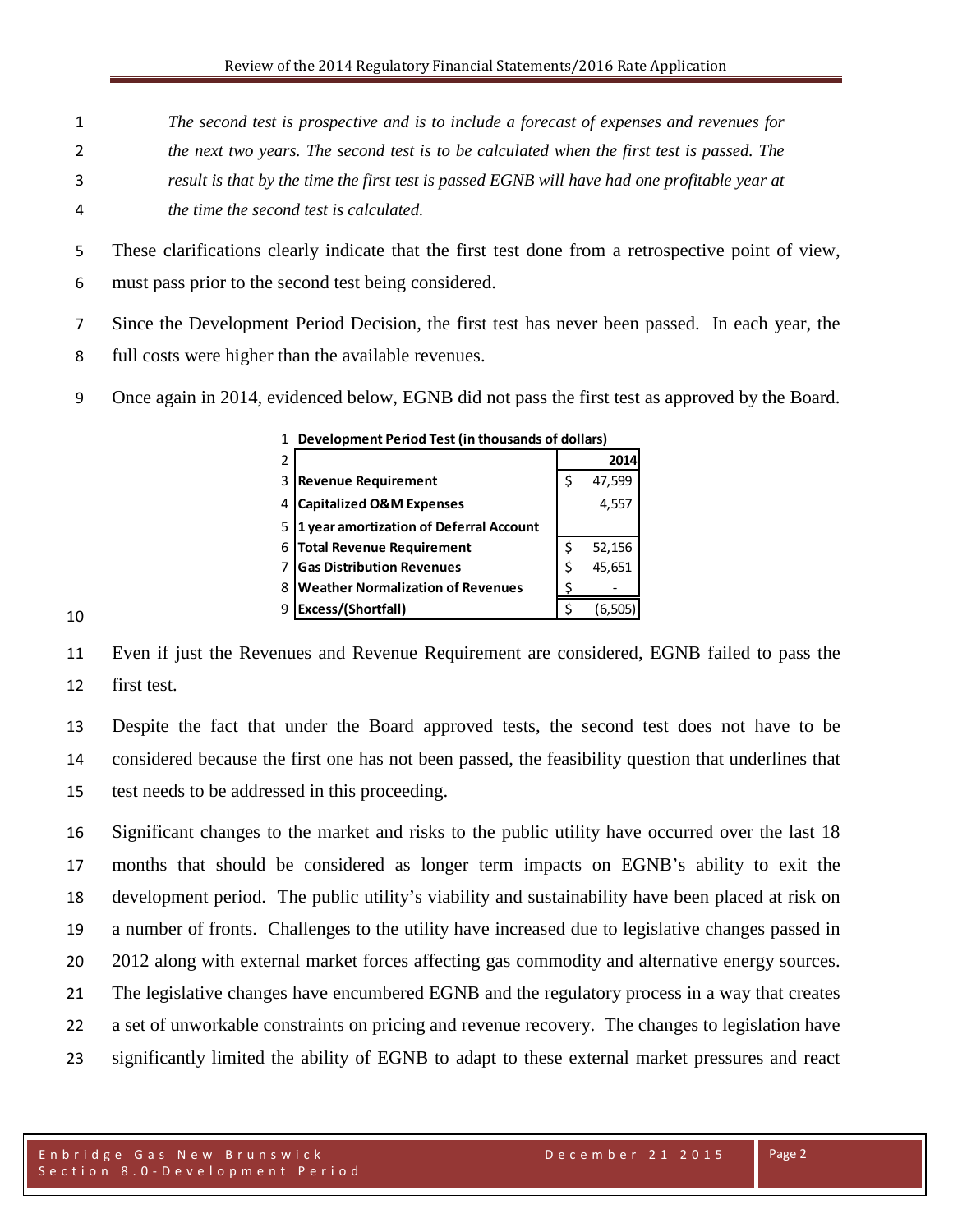accordingly to protect customers and the utility. The challenges include, but are not exclusive to, the following:

- Customers are now being allowed to bypass the public utility system and obtain the delivery of natural gas by other methods of transport.
- Significant challenges to rate stability resulting from the hybrid cost of service / market based rate methodology when designing rates and setting a revenue requirement.
- Higher demand for natural gas in the Northeastern US has increased pressure on natural gas commodity prices to local markets affecting the total natural gas price in NB. Higher natural gas prices are resulting in pressures on customer savings, satisfaction, loyalty and ultimately on the sustainability of rates to recover costs based on competitive conditions.
- 11 As a result of a propane dumping and price war in Atlantic Canada, propane is being marketed as low as \$0.35 per litre including delivery over 12 to 24 months, equivalent to \$14 per GJ. Along with the natural gas supply constraints mentioned above, net pricing is resulting in further concern to the MGS and LGS rate class customers as they are being targeted aggressively.
- Slow growth in demand due to reduced spending on incentives, marketing, advertising, sales and limited potential equity resources to fund customer growth to achieve economies of scale.
- 

 • No allowed utility, deferral or variance tools to help manage temporary risks, setbacks or programs over longer term.

 The result of all these challenges have been significant and has had an impact on EGNB's customer counts over the last 12 months. In fact, for the first time since inception, EGNB is at risk of ending the calendar year with fewer customers than at the beginning of the year. This will place further pressure on rates as the Revenue Requirement will be recovered over a smaller customer base.

 As a practical matter, a mature utility has rates for all classes that are competitive over time with the market for each class of customer and recover the authorized revenue requirement during any test period.